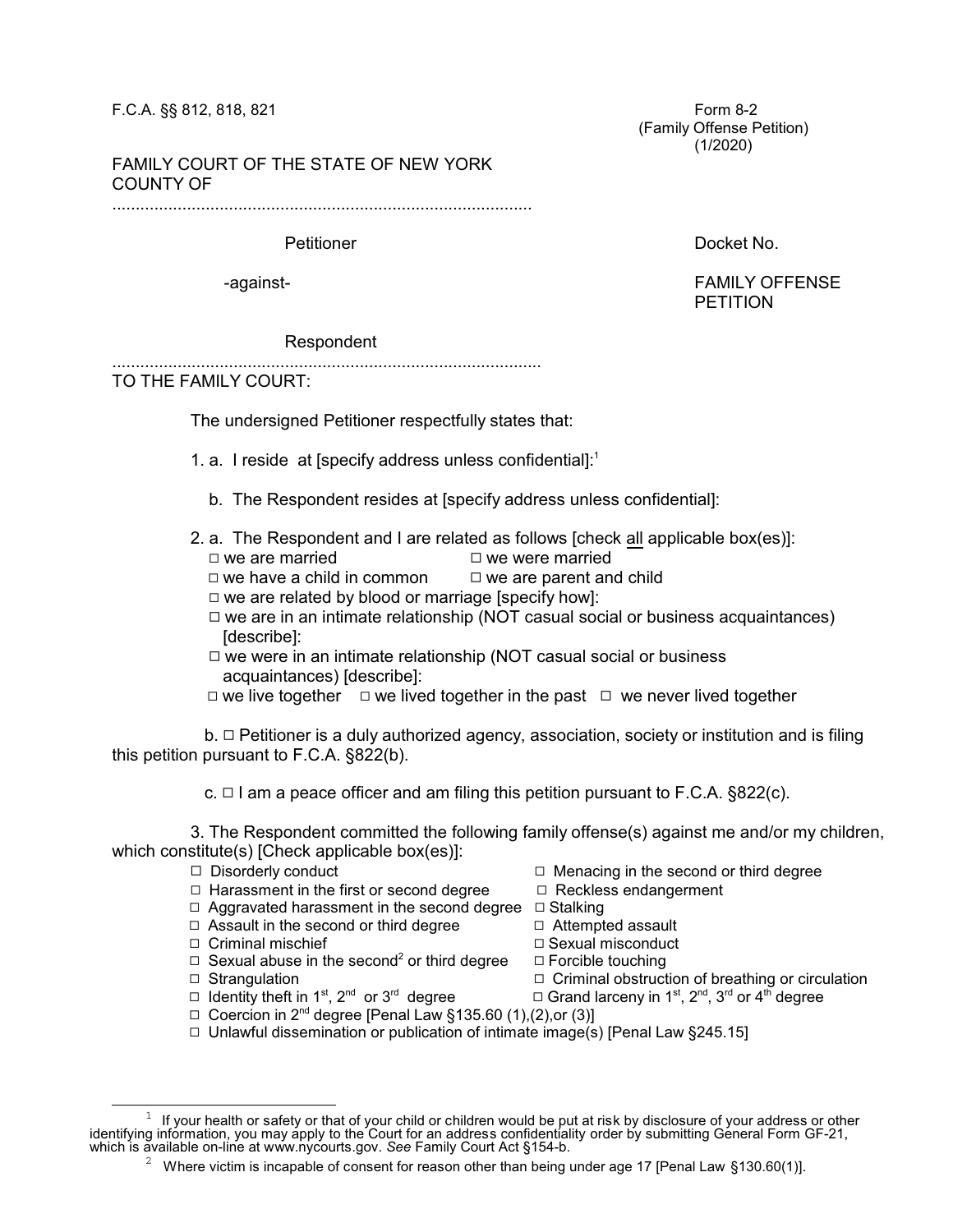[Describe each incident; starting with the most recent incident; state date, time and location of each incident; specify all injuries and if any weapons were used. Use additional sheets where necessary]:

4. I  $\Box$  have  $\Box$  have not filed a criminal complaint concerning these incident(s) [If so, please indicate court, county, date, charge(s) and status, if known]:

| 5. [Check applicable box(es)]:                                                  |  |
|---------------------------------------------------------------------------------|--|
| $\Box$ a. I have no children and there are no other children living in my home. |  |

|      |               | $\Box$ b. The following children live with me [include children who are not yours]: |  |
|------|---------------|-------------------------------------------------------------------------------------|--|
| Name | Date of Birth | Relationship to Me Relationship to Respondent                                       |  |

|      |                          | $\Box$ c. The following children are mine but do not live with me. |
|------|--------------------------|--------------------------------------------------------------------|
| Name | Date of Birth Lives With | Child's Relationship to Respondent, if any                         |

 $\Box$  e. The Respondent committed family offenses against the above child or children as follows [describe including name(s) of child or children, nature of offense(s) and date(s)]:<sup>3</sup>

## **[Check boxes and complete any of the following paragraphs 6-13 that apply to you. Skip any that do not apply to you.]**

 $\Box$  6. The Respondent has acted in a way I consider dangerous or threatening to me, my children or any member of my family, in addition to the incident(s) described in question 3, as follows [describe]:

 $\Box$  7. The Respondent was found to have violated an Order of Protection issued on behalf of me or members of my family or household as follows [describe]:

 $\Box$  8. The Respondent owns or has access to guns as follows [describe]:

9.  $\Box$  a. The Respondent has a gun license or pistol permit for the following gun(s) as follows [describe]:

 $\Box$  b. The Respondent has a gun license or permit application pending as follows [describe]:

<sup>3</sup> Family offenses include the crimes of: assault or attempted assault, aggravated harassment or harassment, disorderly conduct, menacing, reckless endangerment, stalking, sexual abuse, sexual misconduct, forcible touching, strangulation, criminal obstruction of breathing or blood circulation, identity theft, criminal mischief, grand larceny, coercion and unlawful publication or dissemination of intimate images.